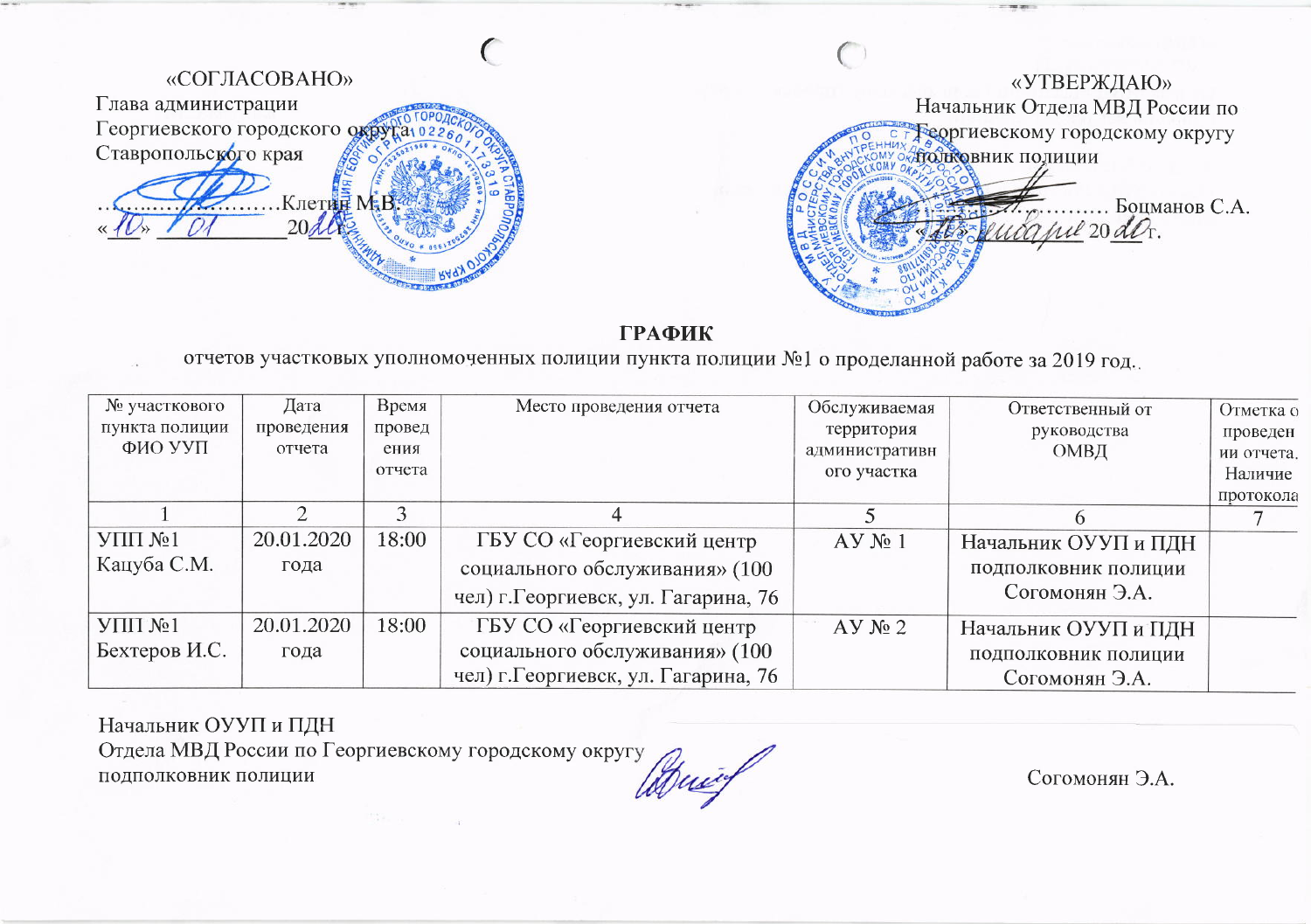«Ознакомлены»: УУП ОУУП и ПДН Отдела МВД России по Георгиевскому городскому округу Старший лейтенант полиции

УУП ОУУП и ПДН

Отдела МВД России по Георгиевскому городскому округу прапорщик полиции

Кацуба С.М.

Бехтеров И.С.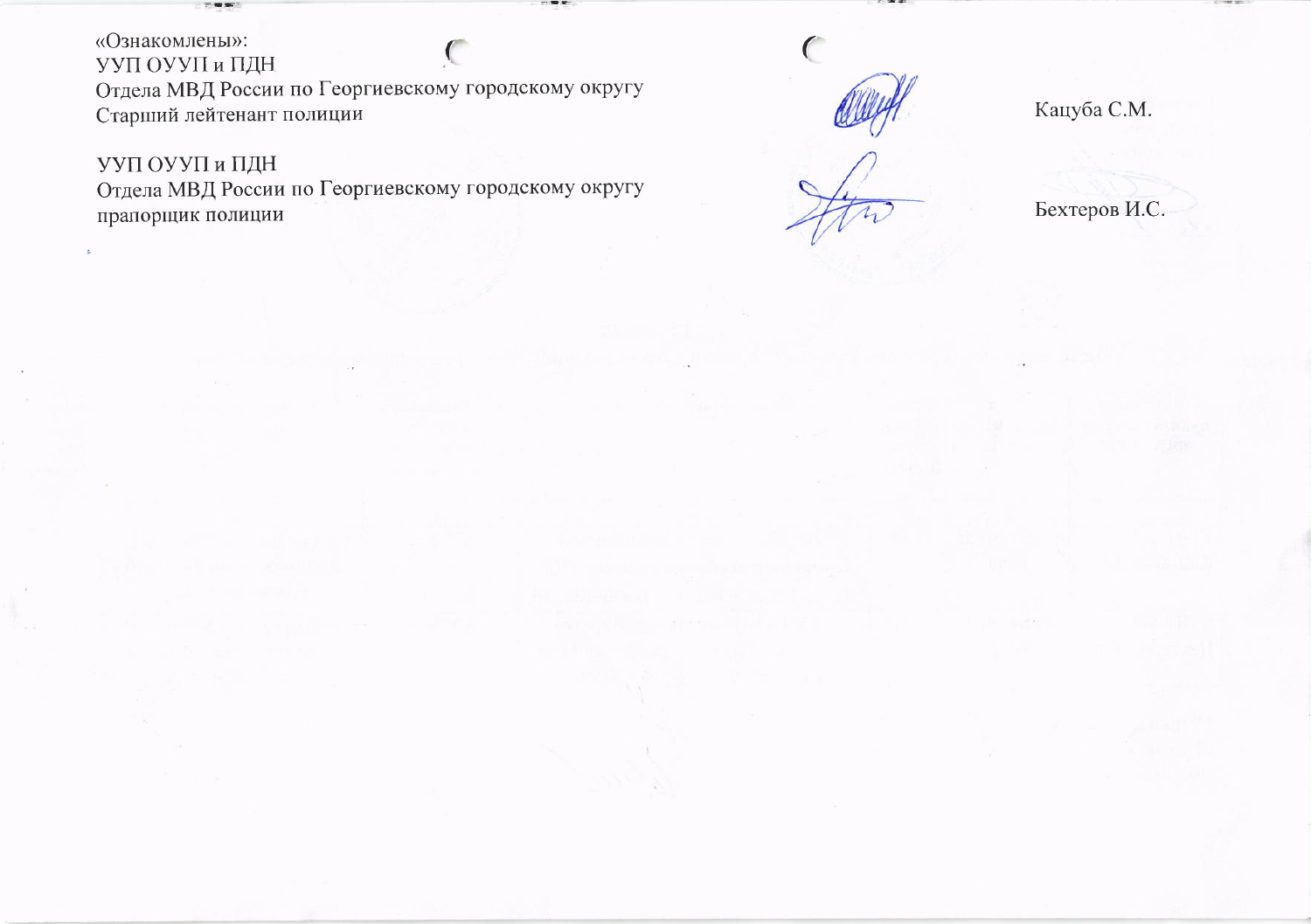



отчетов участковых уполномоченных полиции пункта полиции с. Краснокумского о проделанной работе за 2019 год.

| № участкового пункта<br>полиции ФИО УУП     | Дата<br>проведения<br>отчета | Время<br>проведен<br>ия отчета | Место проведения отчета                  | Обслуживаемая<br>территория<br>административн<br>ого участка | Ответственный от<br>руководства<br>ОМВД                        | Отметка о<br>проведении<br>отчета.<br>Наличие<br>протокола |
|---------------------------------------------|------------------------------|--------------------------------|------------------------------------------|--------------------------------------------------------------|----------------------------------------------------------------|------------------------------------------------------------|
|                                             | $\overline{2}$               | 3                              | 4                                        |                                                              | 6                                                              |                                                            |
| УПП<br>с. Краснокумского<br>Овчинников А.В. | 27.01.2020<br>года           | 18:00                          | ДК с. Краснокумское<br>ул. Пионерская 23 | $AY$ $N24$                                                   | Начальник<br>ОП ст. Незлобная<br>майор полиции<br>Гусаков А.И. |                                                            |
| УПП<br>с. Краснокумского<br>Овчинников С.В. | 27.01.2020<br>года           | 18:00                          | ДК с. Краснокумское<br>ул. Пионерская 23 | $AY$ $N_2$ 26                                                | Начальник<br>ОП ст. Незлобная<br>майор полиции<br>Гусаков А.И. |                                                            |
| УПП<br>с. Краснокумского<br>Кулиев Р.В.     | 27.01.2020<br>года           | 18.00                          | ДК с. Краснокумское<br>ул. Пионерская 23 | $AY$ $N25$                                                   | Начальник<br>ОП ст. Незлобная<br>майор полиции<br>Гусаков А.И. |                                                            |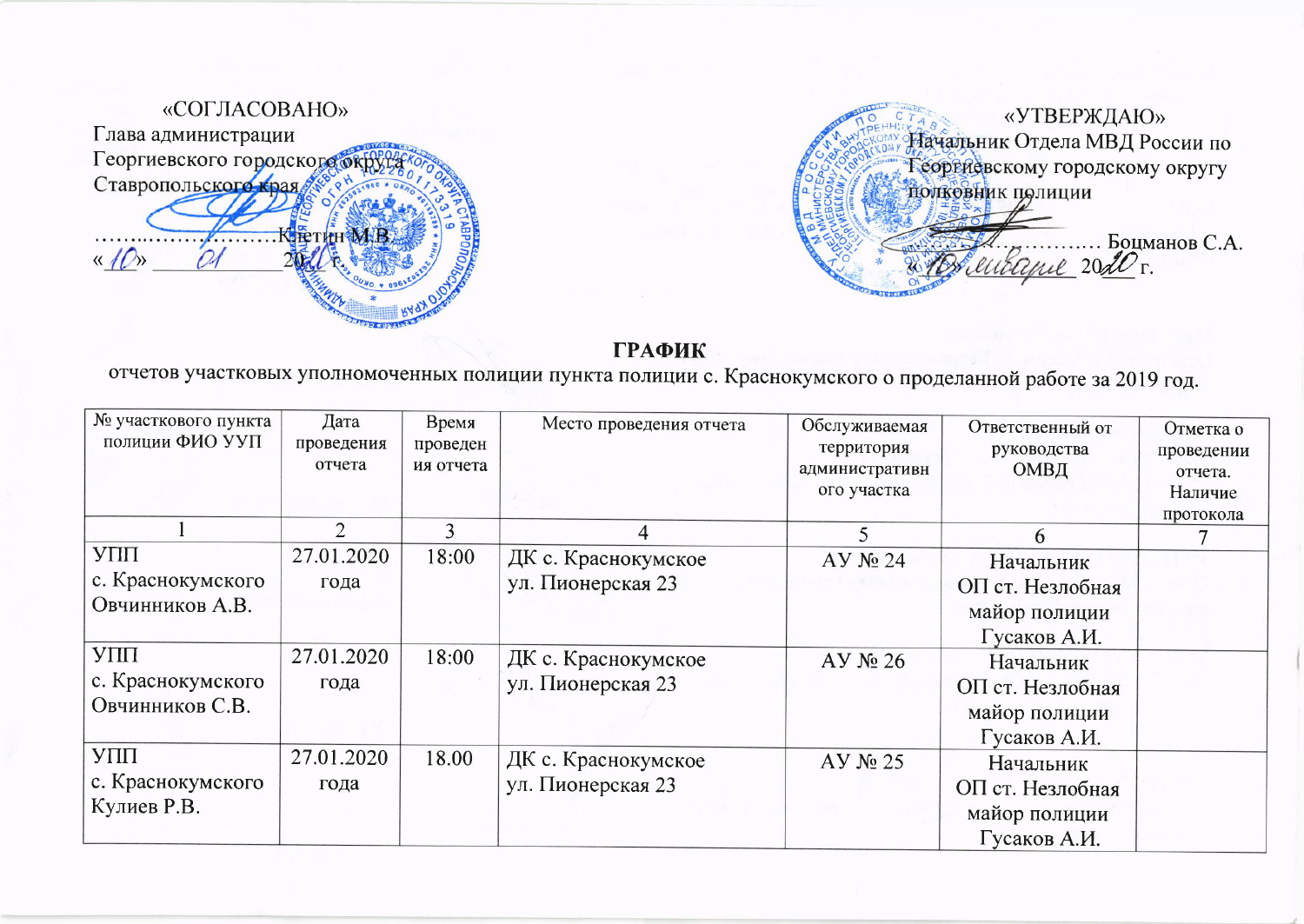| № участкового пункта | Дата       | Время     | Место проведения отчета | Обслуживаемая  | Ответственный от | Отметка о  |
|----------------------|------------|-----------|-------------------------|----------------|------------------|------------|
| полиции ФИО УУП      | проведения | проведен  |                         | территория     | руководства      | проведении |
|                      | отчета     | ия отчета |                         | административн | ОМВД             | отчета.    |
|                      |            |           |                         | ого участка    |                  | Наличие    |
|                      | 最大 当时会选    |           |                         |                |                  | протокола  |
|                      |            |           |                         |                |                  |            |
| УПП                  | 27.01.2020 | 18.00     | ДК с. Краснокумское     | $AY$ No 52     | Начальник        |            |
| с. Краснокумского    | года       |           | ул. Пионерская 23       |                | ОП ст. Незлобная |            |
| Иванов В.А.          |            |           |                         |                | майор полиции    |            |
|                      |            |           |                         |                | Гусаков А.И.     |            |

Начальник ОП ст. Незлобная Отдела МВД России по Георгиевскому городскому округу майор полиции

Гусаков А.И.

«Ознакомлены»: УУП ОУУП и ПДН ОП ст. Незлобная Отдела МВД России по Георгиевскому городскому округу капитан полиции

УУП ОУУП и ПДН ОП ст. Незлобная Отдела МВД России по Георгиевскому городскому округу капитан лейтенант полиции

УУП ОУУП и ПДН ОП ст. Незлобная Отдела МВД России по Георгиевскому городскому округу старший лейтенант полиции

## УУП ОУУП и ПДН ОП ст. Незлобная

Отдела МВД России по Георгиевскому городскому округу лейтенант полиции

Овчинников А.В.

Овчинников С.В.

Кулиев Р.В.

Иванов В.А.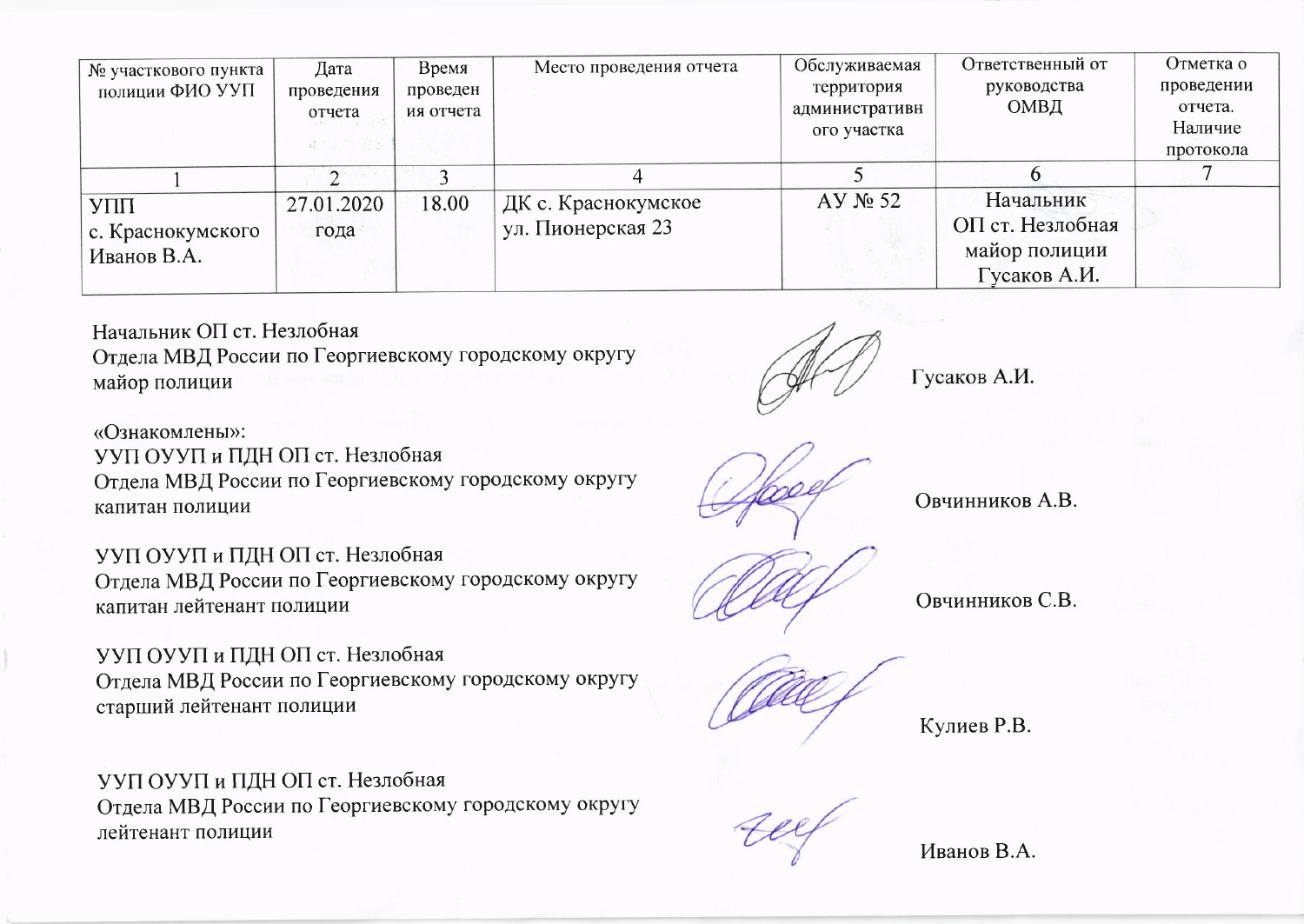



отчетов участковых уполномоченных полиции пункта полиции ст. Урухской, п. Нижнезольский о проделанной работе за 2019 год.

| № участкового  | Дата       | Время  | Место проведения отчета         | Обслуживаемая  | Ответственный от | Отметка о  |
|----------------|------------|--------|---------------------------------|----------------|------------------|------------|
| пункта полиции | проведения | провед |                                 | территория     | руководства      | проведен   |
| ФИО УУП        | отчета     | ения   |                                 | административн | ОМВД             | ии отчета. |
|                |            | отчета |                                 | ого участка    |                  | Наличие    |
|                |            |        |                                 |                |                  | протокола  |
|                |            |        |                                 |                |                  |            |
| УПП ст.        | 29.01.2020 | 18:00  | Здание ДК ст. Урухская (50 чел) | $AY$ $N2$ 30   | Начальник        |            |
| Урухская       | года       |        | ул. Ленина 20                   |                | ОП ст. Незлобная |            |
| Прокопович     |            |        |                                 |                | майор полиции    |            |
| A.C.           |            |        |                                 |                | Гусаков А.И.     |            |

Начальник ОП ст. Незлобная Отдела МВД России по Георгиевскому городскому округу майор полиции

Гусаков А.И.

«Ознакомлен»: УУП ОУУП и ПДН ОП ст. Незлобная Отдела МВД России по Георгиевскому городскому округу майор полиции

Прокопович А.С.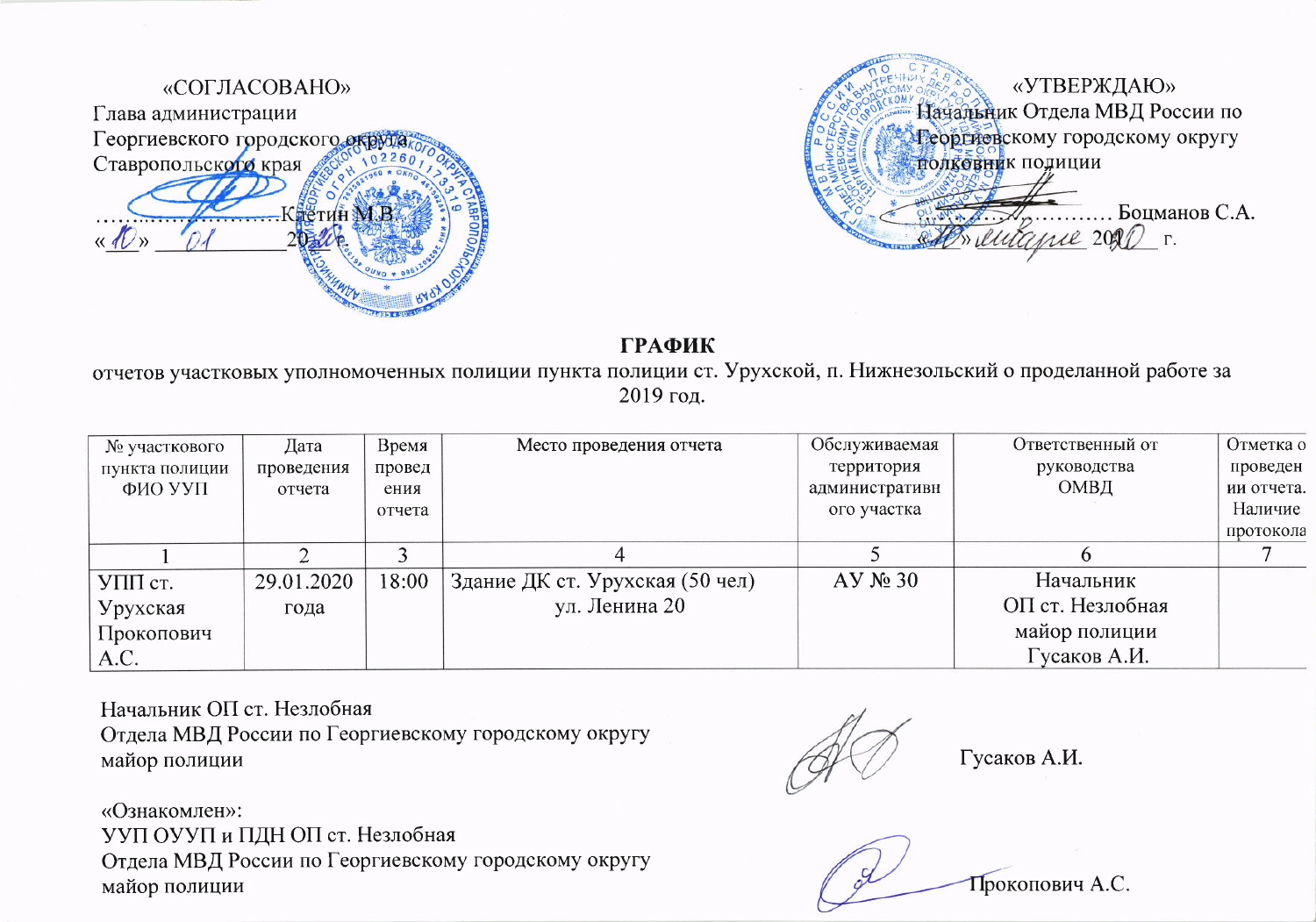



отчетов участковых уполномоченных полиции пункта полиции ст. Лысогорской о проделанной работе за 2019 год.

| № участкового  | Дата       | Время  | Место проведения отчета           | Обслуживаемая  | Ответственный от | Отметка о  |
|----------------|------------|--------|-----------------------------------|----------------|------------------|------------|
| пункта полиции | проведения | провед |                                   | территория     | руководства      | проведен   |
| ФИО УУП        | отчета     | ения   |                                   | административн | ОМВД             | ии отчета. |
|                |            | отчета |                                   | ого участка    |                  | Наличие    |
|                |            |        |                                   |                |                  | протокола  |
|                |            |        | 4                                 |                | n                |            |
| Ст. УПП ст.    | 28.01.2020 | 18:00  | Здание Лысогорского               | AY № 37,38     | Начальник        |            |
| Лысогорская    | года       |        | территориального отдела по работе |                | ОП ст. Незлобная |            |
| Братчик А.С.   |            |        | с населением (50 чел) ст.         |                | майор полиции    |            |
|                |            |        | Лысогорская, ул. Шошина № 12      |                | Гусаков А.И.     |            |
| УПП ст.        | 28.01.2020 | 18:00  | Здание Лысогорского               | $AY$ $N2$ 39   | Начальник        |            |
| Лысогорской    | года       |        | территориального отдела по работе |                | ОП ст. Незлобная |            |
| Осипов Е.С.    |            |        | с населением (50 чел) ст.         |                | майор полиции    |            |
|                |            |        | Лысогорская, ул. Шошина № 12      |                | Гусаков А.И.     |            |

Начальник ОП ст. Незлобная Отдела МВД России по Георгиевскому городскому округу майор полиции

Гусаков А.И.